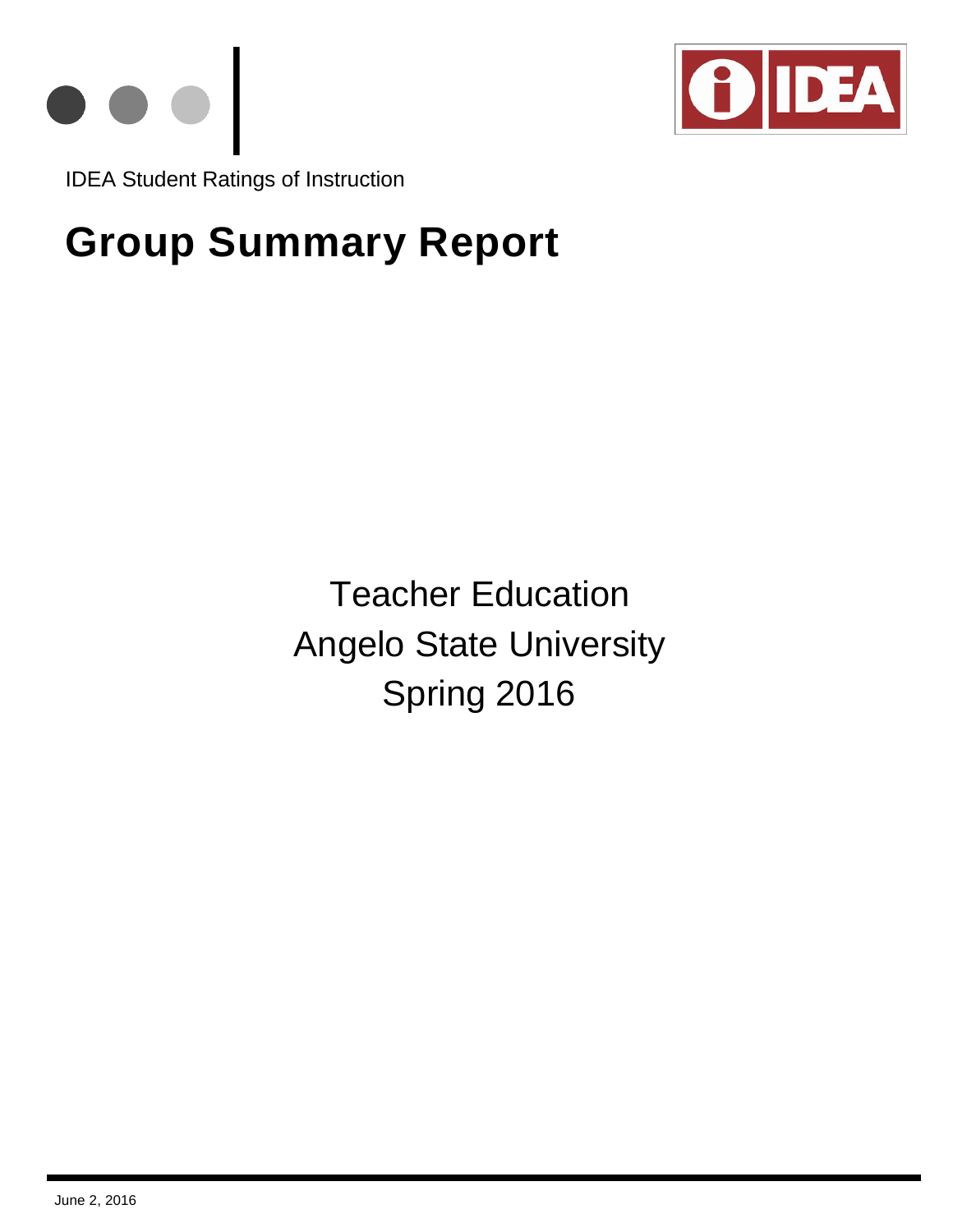#### **Page Section**

- 1 Description of Report
- 1 Description of Courses Included in This Report
- 2 I: Faculty Selection of Important and Essential **Objectives**
- 3 II: Student Ratings of Overall Outcomes − Comparison to IDEA Database
- 4 III: Student Ratings of Overall Outcomes − Comparison to This Institution
- 5−6 IV: Student Ratings of Progress on Objectives Chosen as Important or Essential
- 7 V: Teaching Methods and Styles
- 8 VI: Student Self−ratings and Ratings of Course **Characteristics**
- 9 VII: Faculty Self–report of the Institutional Context
- 10 VIII: Additional Questions
- **Note:** Throughout the report, results for the Group are compared to the Institution and to the IDEA database. Institutional norms are based on courses rated in the previous five years provided at least 400 classes were rated during that time. IDEA norms are based on courses rated in the 1998−1999, 1999−2000, and 2000−2001 academic years.

### **Description of Courses Included in This Report**

| <b>Number of Classes Included</b><br>Diagnostic Form<br>Short Form<br>Total      | 34<br>36  |
|----------------------------------------------------------------------------------|-----------|
| Number of Excluded Classes                                                       |           |
| <b>Response Rate</b><br>Classes below 65% Response Rate<br>Average Response Rate | 20<br>64% |
| <b>Class Size</b><br><b>Average Class Size</b>                                   |           |

**Number of Classes**: The confidence you can have in this report increases with the number of classes included. Classes were excluded if faculty members neglected to select Important and Essential objectives. If more than 10 percent of the eligible classes were excluded, the results may not be representative of the Group.

**Response Rate**: A 75% response rate is desirable; 65% is the minimum for dependable results.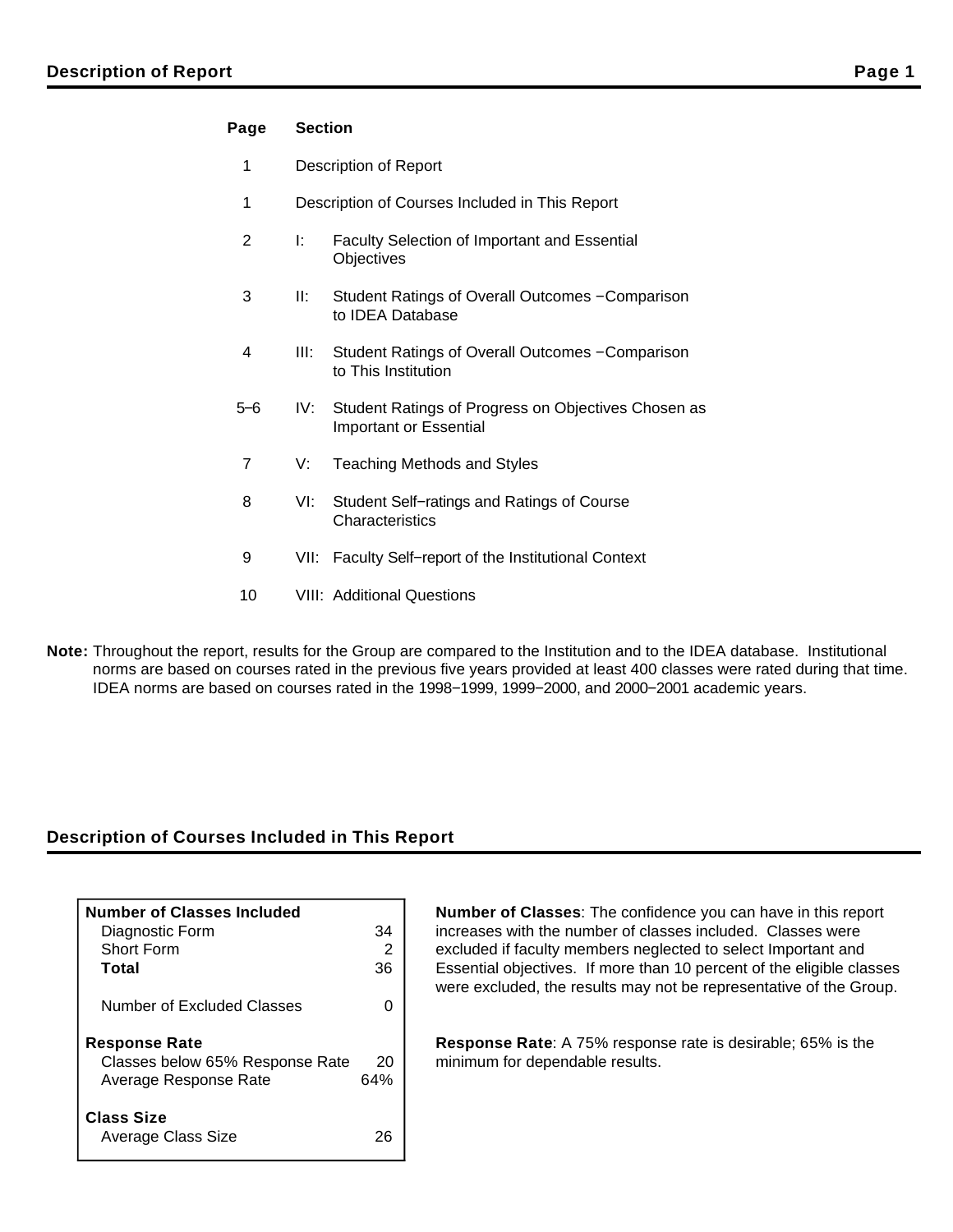The following provides information about the degree to which various learning objectives are emphasized in courses. The percent of classes for which each objective was chosen helps evaluate whether or not program objectives are addressed with appropriate frequency.

In general, it is recommended that 3−5 objectives be selected as Important or Essential for each class. When more than 5 objectives are chosen, effectiveness ratings tend to be adversely affected, perhaps because instructors are trying to accomplish too much.

The information in this section can be used to explore such questions as:

- Are the goals of the program being appropriately emphasized in course sections?
- Are the objectives emphasized consistent with this Group's mission?
- Are some of the Group's curricular goals under− or over−emphasized?
- Are the under−emphasized objectives addressed in another way?
- How does this Group's emphasis compare with the Institution and IDEA?
- On average, are faculty members selecting too many objectives?

|                                                                                                                                                          |                               | Percent of Classes Selecting Objective as |                                     |
|----------------------------------------------------------------------------------------------------------------------------------------------------------|-------------------------------|-------------------------------------------|-------------------------------------|
|                                                                                                                                                          |                               | <b>Important or Essential</b>             |                                     |
|                                                                                                                                                          | <b>This Group</b><br>$(n=36)$ | Institution<br>$(n=9,686)$                | <b>IDEA</b> System<br>$(n=44, 455)$ |
| Objective 1: Gaining factual knowledge (terminology,<br>classifications, methods, trends)                                                                | 69%                           | 79%                                       | 78%                                 |
| Objective 2: Learning fundamental principles, generalizations, or<br>theories                                                                            | 78%                           | 72%                                       | 75%                                 |
| <b>Objective 3:</b> Learning to apply course material (to improve<br>thinking, problem solving, and decisions)                                           | 72%                           | 70%                                       | 75%                                 |
| Objective 4: Developing specific skills, competencies, and points<br>of view needed by professionals in the field most closely<br>related to this course | 75%                           | 47%                                       | 55%                                 |
| <b>Objective 5:</b> Acquiring skills in working with others as a member<br>of a team                                                                     | 22%                           | 17%                                       | 32%                                 |
| Objective 6: Developing creative capacities (writing, inventing,<br>designing, performing in art, music, drama, etc.)                                    | 11%                           | 11%                                       | 25%                                 |
| <b>Objective 7:</b> Gaining a broader understanding and appreciation<br>of intellectual/cultural activity (music, science, literature, etc.)             | 6%                            | 13%                                       | 27%                                 |
| Objective 8: Developing skill in expressing myself orally or in<br>writing                                                                               | 25%                           | 35%                                       | 47%                                 |
| Objective 9: Learning how to find and use resources for<br>answering questions or solving problems                                                       | 25%                           | 25%                                       | 41%                                 |
| Objective 10: Developing a clearer understanding of, and<br>commitment to, personal values                                                               | 14%                           | 11%                                       | 23%                                 |
| <b>Objective 11:</b> Learning to analyze and critically evaluate ideas,<br>arguments, and points of view                                                 | 25%                           | 30%                                       | 49%                                 |
| Objective 12: Acquiring an interest in learning more by asking<br>my own questions and seeking answers                                                   | 11%                           | 17%                                       | 41%                                 |
| Average Number of Objectives Selected As Important or<br><b>Essential</b>                                                                                | 4.3                           | 4.3                                       | 5.7                                 |
|                                                                                                                                                          |                               |                                           |                                     |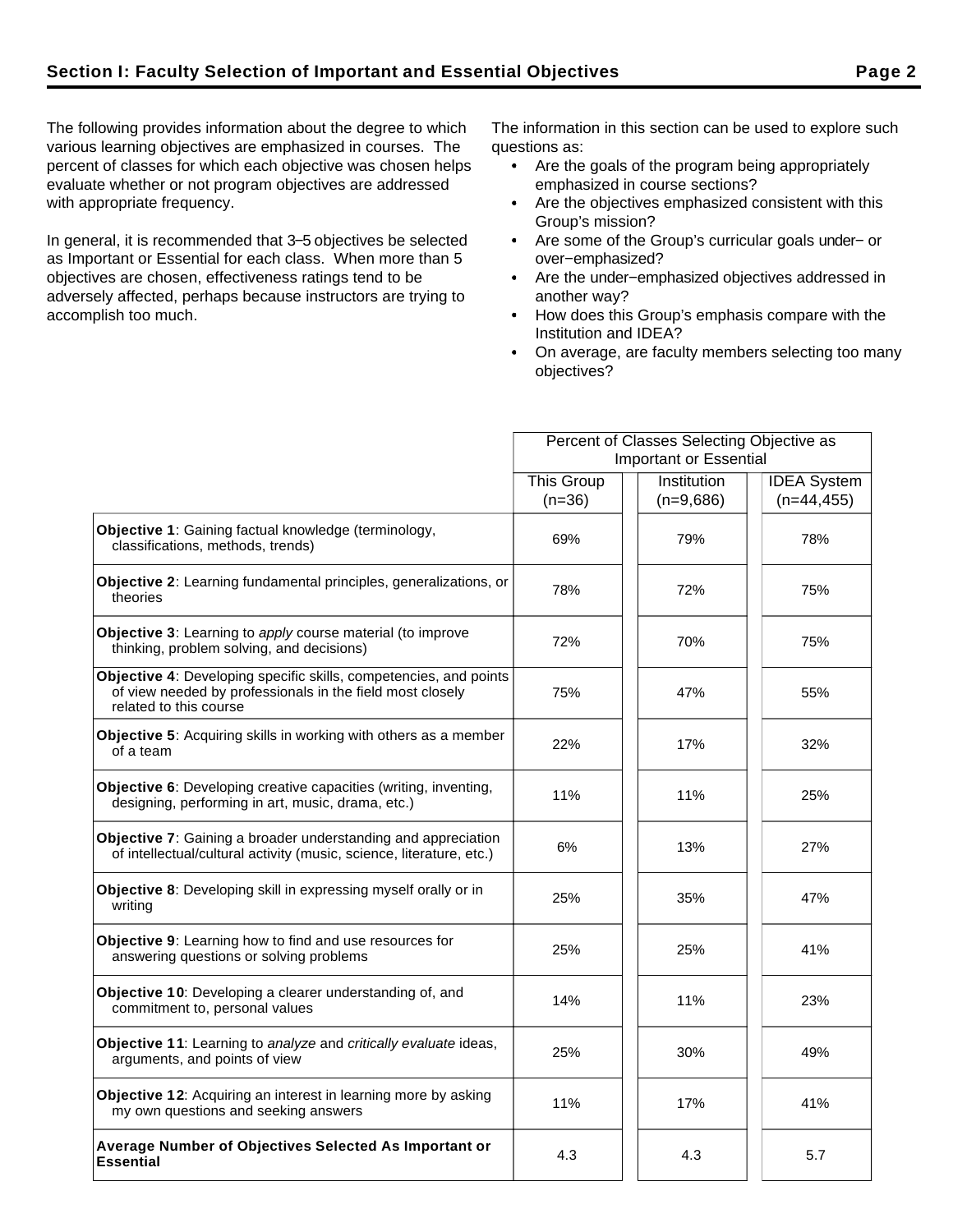The quality of instruction in this unit is shown as judged by the four overall outcomes. "A. Progress on Relevant Objectives" is a result of student ratings of their progress on objectives chosen by instructors. Ratings of individual items about the "B. Excellence of the Teacher" and "C. Excellence of Course" are shown next. "D. Summary Evaluation" averages these three after double weighting the measure of student learning (A). Results for both "raw" and "adjusted" scores are shown as they compare to the IDEA Database. Use results to

**Part 1** shows the **percentage of classes** in each of the five performance categories.

summarize teaching effectiveness in the Group.

Is the distribution of this Group's classes similar to the expected distribution when compared to IDEA?

**Part 2** provides the averages for the Group and for IDEA norms.

Are the Group's averages higher or lower than IDEA?

## **Part 1: Distribution of Converted Scores Compared to the IDEA Database**

| Converted<br>Score<br>Category | Expected<br><b>Distribution</b> |       | A. Progress on<br>Relevant<br><b>Objectives</b> | B. Excellence of<br>Teacher |        | C. Excellence of<br>Course |        | D. Summary<br>Evaluation<br>(Average of<br>$A, B, C$ <sup>1</sup> |        |
|--------------------------------|---------------------------------|-------|-------------------------------------------------|-----------------------------|--------|----------------------------|--------|-------------------------------------------------------------------|--------|
|                                |                                 | Raw   | Adjstd                                          | Raw                         | Adjstd | Raw                        | Adjstd | Raw                                                               | Adjstd |
| Much Higher<br>(63 or higher)  | 10%                             | 31%   | 0%                                              | 8%                          | 3%     | 31%                        | 8%     | 25%                                                               | 3%     |
| Higher<br>$(56 - 62)$          | 20%                             | 50%   | 47%                                             | 50%                         | 19%    | 47%                        | 22%    | 53%                                                               | 36%    |
| Similar<br>$(45 - 55)$         | 40%                             | 19%   | 50%                                             | 31%                         | 53%    | 19%                        | 61%    | 19%                                                               | 56%    |
| Lower<br>$(38 - 44)$           | 20%                             | $0\%$ | 3%                                              | 8%                          | 22%    | 3%                         | 3%     | 3%                                                                | 3%     |
| Much Lower<br>(37 or lower)    | 10%                             | 0%    | $0\%$                                           | 3%                          | 3%     | 0%                         | 6%     | 0%                                                                | 3%     |
|                                |                                 |       |                                                 |                             |        |                            |        |                                                                   |        |

## **Part 2: Average Scores**

| <b>Converted Score</b> |        |        |     |     |     |     |     |     |
|------------------------|--------|--------|-----|-----|-----|-----|-----|-----|
| This Summary Report    | 60     | 54     | 54  | 50  | 59  | 52  | 58  | 53  |
| <b>IDEA System</b>     | $51^2$ | $51^2$ | 50  | 50  | 50  | 50  | 50  |     |
| 5-point Scale          |        |        |     |     |     |     |     |     |
| This Summary Report    | 4.5    | 4.2    | 4.4 | 4.2 | 4.5 | 4.1 | 4.5 | 4.2 |
| <b>IDEA System</b>     | 3.8    | 3.8    | 4.2 | 4.2 | 3.9 | 3.9 | 3.9 | 3.9 |

 $1$ Progress on Relevant Objectives is double weighted in the Summary Evaluation.

 $^2$  The IDEA Average is slightly higher than 50 because Essential objectives are double weighted and students typically report greater learning on objectives that the instructor identified as Essential to the class.

Use results to summarize teaching effectiveness in the Group. To the degree that the percentages of the Group's classes in the two highest categories exceeds 30% (Part 1), teaching effectiveness appears to be superior to that in the comparison group. Similarly, if the Group's converted average exceeds 55, and its average on the 5−point scale is 0.3 above that for the comparison group (Part 2), overall teaching effectiveness in the Group appears to be highly favorable.

**Part 3** shows the percentage of classes with ratings **at or above the converted score** of the **IDEA databases**. Results are shown for both raw and adjusted scores. When this percentage exceeds 60%, the inference is that the Group's overall instructional effectiveness was unusually high.

Results in this section address the question:

How does the quality of instruction for this Group compare to the national results?

## **Part 3: Percent of Classes at or Above the IDEA Database Average**

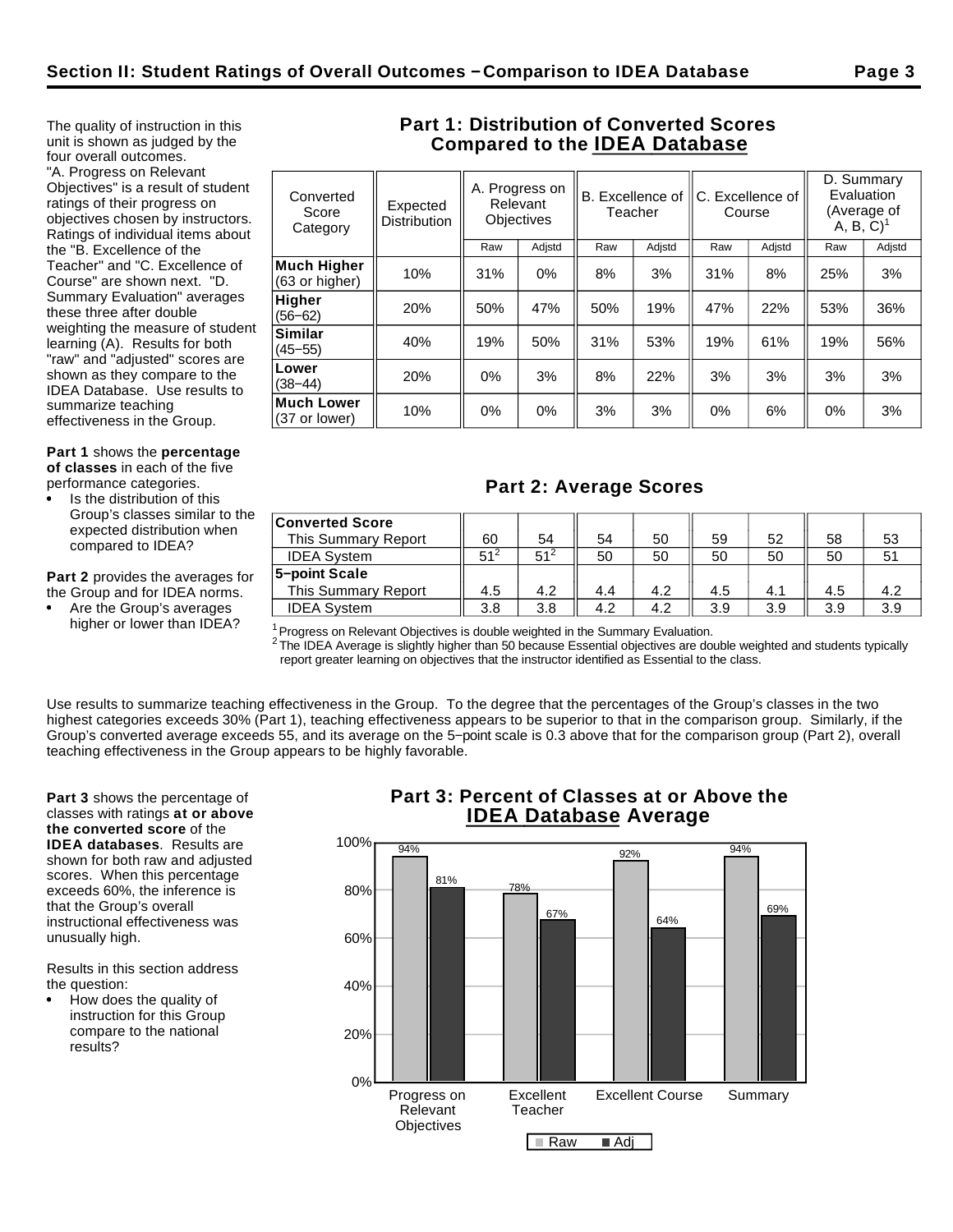This section compares the quality of instruction in this Group to your entire Institution in the same way as it was compared to all classes in the IDEA database (Section II, page 3).

**Part 1** shows the **percentage of classes** in each of five categories.

Is the distribution of this Group's classes similar to the expected distribution when compared to the Institution?

**Similar**<br>(45–55)

**Lower**<br>(38–44)

**Much Lower**

**Part 2** provides the **averages** for the Group and for Institutional norms.

- Are the Group's averages higher or lower than the Institution?
- Is the Institution (compared to IDEA) higher or lower than the IDEA system average? (See page 3 for IDEA System averages.)

Note: Institutional norms are based on courses rated in the previous five years.

| Converted<br>Score<br>Category       | Expected<br><b>Distribution</b> | A. Progress on<br>Relevant<br><b>Objectives</b> |        | B. Excellence of   C. Excellence of<br>Teacher |        | Course |        | D. Summary<br>Evaluation<br>A, B, C) | (Average of |
|--------------------------------------|---------------------------------|-------------------------------------------------|--------|------------------------------------------------|--------|--------|--------|--------------------------------------|-------------|
|                                      |                                 | Raw                                             | Adjstd | Raw                                            | Adjstd | Raw    | Adjstd | Raw                                  | Adjstd      |
| <b>Much Higher</b><br>(63 or higher) | 10%                             | $0\%$                                           | 3%     | $0\%$                                          | 3%     | 17%    | 6%     | 0%                                   | 3%          |
| <b>Higher</b><br>$(56 - 62)$         | 20%                             | 50%                                             | 19%    | 33%                                            | 14%    | 31%    | 22%    | 50%                                  | 19%         |

**0. 1.1.1.1.1.**<br>(45–55) 40% 44% 67% 44% 53% 42% 50% 42% 64%

(38−44) 20% 3% 8% 14% 19% 8% 17% 6% 11%

**Muchi Lower**  $\begin{array}{||c|c|c|c|c|} \hline \text{Moch} & 10\% & 3\% & 3\% & 8\% & 11\% & 3\% & 6\% & 3\% & 3\% \hline \end{array}$ 

**Part 1: Distribution of Converted Scores Compared to This Institution**

## **Part 2: Average Scores**

| <b>Converted Score</b> |     |     |     |     |     |     |     |     |
|------------------------|-----|-----|-----|-----|-----|-----|-----|-----|
| This Summary Report    | 54  | 52  | 51  | 48  | 54  | 50  | 54  | 51  |
| This Institution       | 50  | 50  | 50  | 50  | 50  | 50  | 50  | 50  |
| This Institution       |     |     |     |     |     |     |     |     |
| (compared to IDEA)     | 57  | 53  | 54  | 52  | 55  | 52  | 56  | 53  |
| 5-point Scale          |     |     |     |     |     |     |     |     |
| This Summary Report    | 4.5 | 4.2 | 4.4 | 4.2 | 4.5 | 4.1 | 4.5 | 4.2 |
| This Institution       | 4.3 | 4.1 | 4.4 | 4.3 | 4.2 | 4.1 | 4.3 | 4.2 |

 $1$  Progress on Relevant Objectives is double weighted in the Summary Evaluation.

**Part 3** shows the percentage of classes with ratings **at or above the converted score** of **This Institution**. Results are shown for both raw and adjusted scores.

Results in this section address the question:

How does the quality of instruction for this Group compare to the Institution?

## **Part 3: Percent of Classes at or Above This Institution's Average**

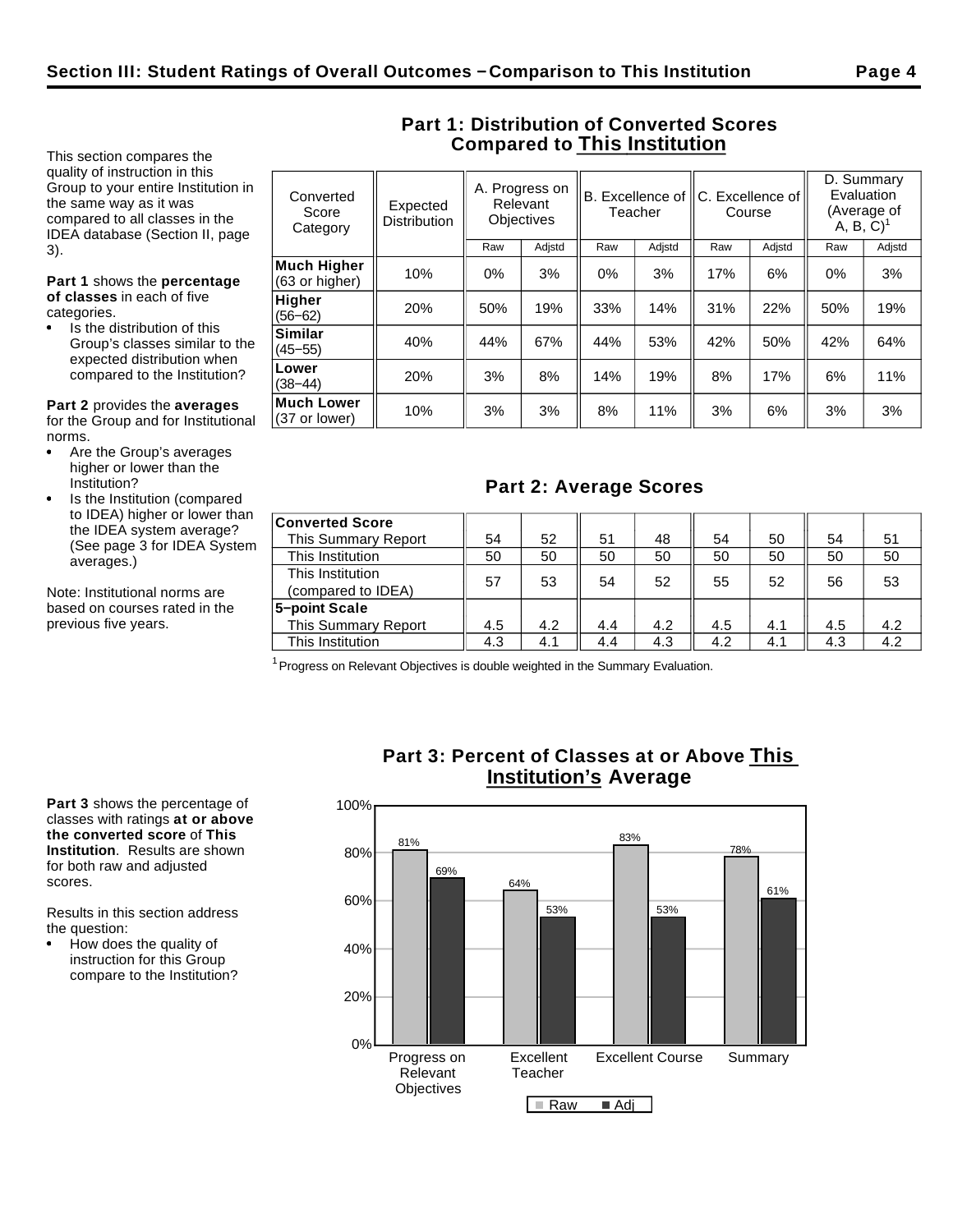Tables in this section compare ratings of progress and "relevance" for the 12 objectives for this Group, with ratings for other classes at your institution and for all classes in the IDEA database. The tables on the left side of the page report averages (raw and adjusted) for the Group and the two comparison groups; they also display the number of classes for which the objective was selected as "relevant" (Important or Essential). For each of these groups, progress ratings are reported only for "relevant" classes.

By comparing progress ratings across the 12 learning objectives, you can determine if there are significant differences in how well various objectives were achieved. Since students rate their progress higher on some objectives than on others, conclusions may need to be modified by comparing the Group's results with those for the Institution and/or IDEA. Results in this section should help you determine if special attention should be given to improving learning on one or more objective(s). Results in the section are of special value to accrediting agencies and assessment programs.

**Raw Average**: Answers accreditation/assessment questions related to how well each objective was achieved; these are indicators of self−assessed learning.

**Adjusted Average**: Useful primarily in comparing instructors or classes; they "level the playing field" by taking into account factors that affect learning other than instructional quality.

**Bar Graphs**: Useful in determining if "standards" or "expectations" have been met. For example, you may have established a target requiring that at least 50 percent of classes pursuing a given objective should achieve an average progress rating of at least 4.0. If this expectation was achieved, the darkest bar will exceed the 50% level. By comparing the Group's results with those for the IDEA database and the Institution, you can also make inferences about the rigor of the standards you have established for the Group.

**Objective 1**: Gaining factual knowledge (terminology, classifications, methods, trends)

|                    | Raw Avg. | Adjstd. Avg. | # of Classes |
|--------------------|----------|--------------|--------------|
| This report        | 4.4      | 4.2          | 25           |
| Institution        | 4.3      | 4.2          | 7,695        |
| <b>IDEA System</b> | 4.0      | 4.0          | 31,991       |

**Objective 2**: Learning fundamental principles, generalizations, or theories

|                    | Raw Avg. | Adjstd. Avg. | # of Classes |
|--------------------|----------|--------------|--------------|
| This report        | 4.4      | 4.2          | 28           |
| Institution        | 4.3      | 4.1          | 6,931        |
| <b>IDEA System</b> | 3.9      | 3.9          | 30,398       |

**Objective 3**: Learning to apply course material (to improve thinking, problem solving, and decisions)

|                    | Raw Avg. | Adjstd. Avg. | # of Classes |
|--------------------|----------|--------------|--------------|
| This report        | 4.5      | 4.2          | 26           |
| Institution        | 4.3      | 4.1          | 6,828        |
| <b>IDEA System</b> | 4.0      | 4.0          | 30.442       |

**Objective 4**: Developing specific skills, competencies, and points of view needed by professionals in the field most closely related to this course

|                    | Raw Avg. | Adjstd. Avg. | # of Classes |
|--------------------|----------|--------------|--------------|
| This report        | 4.6      | 4.3          | 27           |
| Institution        | 4.3      | 4.1          | 4.573        |
| <b>IDEA System</b> | 4.0      | 4.0          | 21,568       |



**Objective 5**: Acquiring skills in working with others as a member of a team

|                    | Raw Avg. | Adjstd. Avg. | # of Classes |
|--------------------|----------|--------------|--------------|
| This report        | 4.4      | 4.1          | 8            |
| Institution        | 4.2      | 3.9          | 1.624        |
| <b>IDEA System</b> | 3.9      | 3.9          | 12,088       |



**Percent of classes where Raw Average was at least: 4.00 3.75 3.50** 





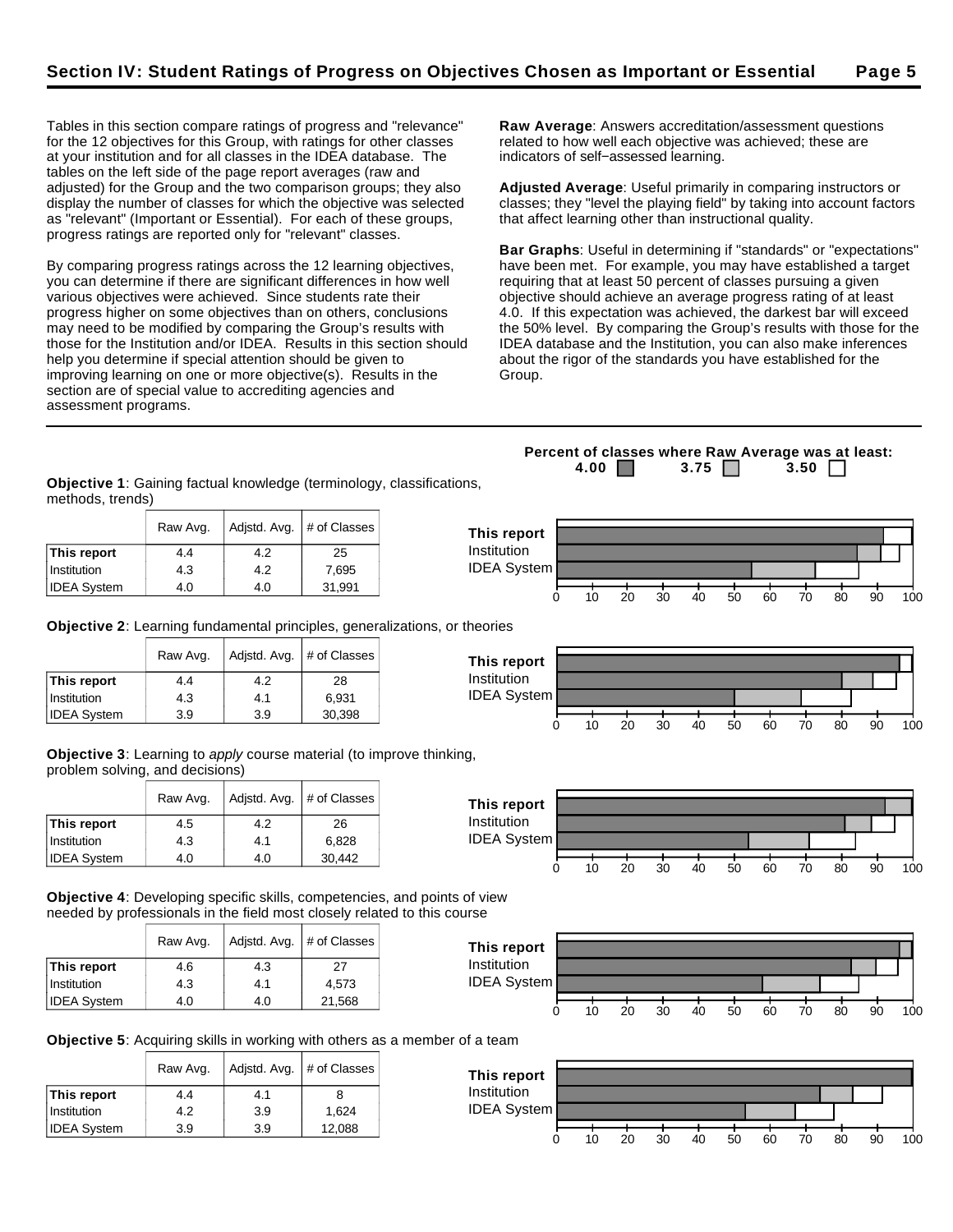#### Raw Avg.  $\vert$  Adjstd. Avg.  $\vert \#$  of Classes **This report**  $\begin{array}{|c|c|c|c|} 4.4 & 4.1 & 4.4 \end{array}$ **This report** Institution

**Objective 6**: Developing creative capacities (writing, inventing, designing,

| <b>Objective 7:</b> Gaining a broader understanding and appreciation of |
|-------------------------------------------------------------------------|
| intellectual/cultural activity (music, science, literature, etc.)       |

|                    | Raw Avg. | Adjstd. Avg. | # of Classes |
|--------------------|----------|--------------|--------------|
| This report        | 4.5      | 4.0          |              |
| Institution        | 4.2      | 4.0          | 1,253        |
| <b>IDEA System</b> | 3.7      | 3.7          | 10,256       |

Institution 1.043 4.3 4.0 1,043 IDEA System 3.9 3.9 9,290

performing in art, music, drama, etc.)

**Objective 8**: Developing skill in expressing myself orally or in writing

|                    | Raw Avg. | Adjstd. Avg. | # of Classes |
|--------------------|----------|--------------|--------------|
| This report        | 4.4      | 4.1          |              |
| Institution        | 4.2      | 4.0          | 3,350        |
| <b>IDEA System</b> | 3.8      | 3.8          | 18,174       |

**Objective 9**: Learning how to find and use resources for answering questions or solving problems

|                    | Adjstd. Avg.<br>Raw Avg. |     | # of Classes |  |  |
|--------------------|--------------------------|-----|--------------|--|--|
| This report        | 4.4                      | 4.1 | 9            |  |  |
| Institution        | 4.2                      | 4.0 | 2,405        |  |  |
| <b>IDEA System</b> | 3.7                      | 3.7 | 15,656       |  |  |

**Objective 10**: Developing a clearer understanding of, and commitment to, personal values

|                    | Adjstd. Avg.<br>Raw Avg. |     | # of Classes |
|--------------------|--------------------------|-----|--------------|
| This report        | 4.5                      | 4.3 | 5            |
| Institution        | 4.2                      | 3.9 | 1.020        |
| <b>IDEA System</b> | 3.8                      | 3.8 | 8.715        |

**Objective 11**: Learning to analyze and critically evaluate ideas, arguments, and points of view

|                    | Raw Avg. | Adjstd. Avg. | # of Classes |
|--------------------|----------|--------------|--------------|
| This report        | 4.5      | 4.2          | 9            |
| Institution        | 4.2      | 4.0          | 2.931        |
| <b>IDEA System</b> | 3.8      | 3.8          | 18,909       |

**Objective 12**: Acquiring an interest in learning more by asking my own questions and seeking answers

|                    | Raw Avg. | Adjstd. Avg. | # of Classes |
|--------------------|----------|--------------|--------------|
| This report        | 4.6      | 4.4          |              |
| Institution        | 4.2      | 4.0          | 1.642        |
| <b>IDEA System</b> | 3.8      | 3.8          | 15,616       |

#### **Percent of classes where Raw Average was at least:**<br>4.00 3.75 3.50 3.50 3.75  $\Box$













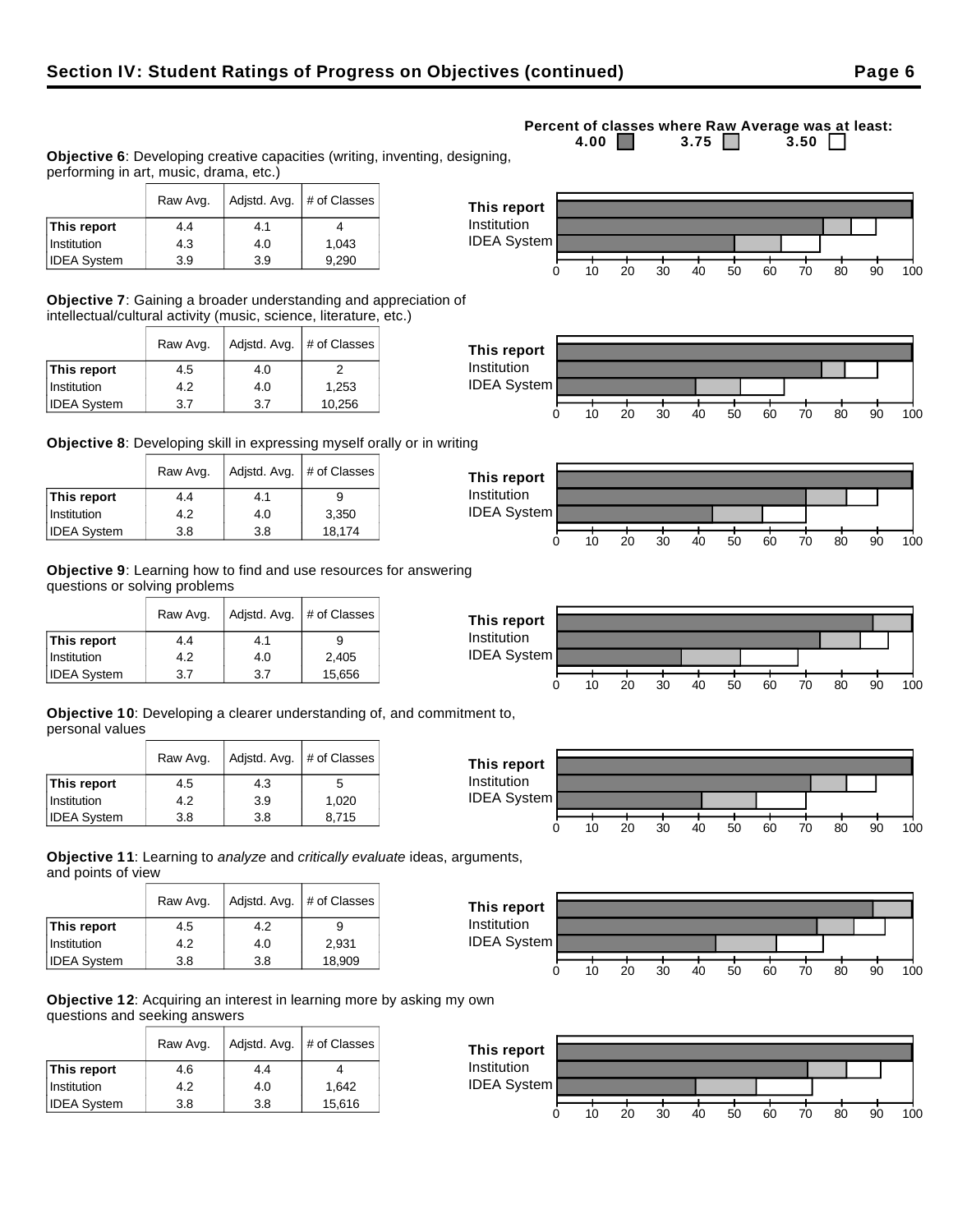## **Section V: Teaching Methods and Styles Page 7**

This section is intended to support teaching improvement efforts. The 20 teaching methods assessed in the IDEA system (grouped into five "approaches" to teaching) are listed. The number of classes for which a given method was related to relevant (Important or Essential) objectives is indicated in the second column, and the third and fourth columns show the average and standard deviation of ratings. The graph on the right hand side of the page contains the information most pertinent to instructional improvement.

It shows the percentage of classes where the method was employed relatively frequently (a positive finding) or relatively infrequently (a negative finding). It is suggested that teaching improvement efforts be focused on methods/approaches where the dark bar (infrequent use) is greater than 30%, especially if the method is important to objectives in many classes (column 2).

**34 classes** in this Group used the Diagnostic Form.

| <b>Teaching Methods and Styles</b>                                                                                                                                                         | No. of<br><b>Classes</b> | Avg.       | s.d. <sup>1</sup> |   |    |    |    |    |    |    |    | % of Classes Where Method was | "Infrequently" ( $\equiv$ ) or "Frequently" ( $\equiv$ ) Used |     |
|--------------------------------------------------------------------------------------------------------------------------------------------------------------------------------------------|--------------------------|------------|-------------------|---|----|----|----|----|----|----|----|-------------------------------|---------------------------------------------------------------|-----|
| A. Stimulating Student Interest                                                                                                                                                            |                          |            |                   |   |    |    |    |    |    |    |    |                               |                                                               |     |
| 4. Demonstrated the importance and significance of the subject matter                                                                                                                      | 34                       | 4.6        | 0.4               |   |    |    |    |    |    |    |    |                               |                                                               |     |
| 8. Stimulated students to intellectual effort beyond that required by most<br>courses                                                                                                      | 34                       | 4.4        | 0.4               |   |    |    |    |    |    |    |    |                               |                                                               |     |
| 13. Introduced stimulating ideas about the subject                                                                                                                                         | 34                       | 4.5        | 0.4               |   |    |    |    |    |    |    |    |                               |                                                               |     |
| 15. Inspired students to set and achieve goals which really challenged<br>them                                                                                                             | 34                       | 4.4        | 0.4               |   |    |    |    |    |    |    |    |                               |                                                               |     |
|                                                                                                                                                                                            |                          |            |                   | 0 | 10 | 20 | 30 | 40 | 50 | 60 | 70 | 80                            | 90                                                            | 100 |
| <b>B. Fostering Student Collaboration</b>                                                                                                                                                  |                          |            |                   |   |    |    |    |    |    |    |    |                               |                                                               |     |
| 5. Formed "teams" or "discussion groups" to facilitate learning<br>16. Asked students to share ideas and experiences with others whose<br>backgrounds and viewpoints differ from their own | 8<br>16                  | 4.6<br>4.7 | 0.3<br>0.3        |   |    |    |    |    |    |    |    |                               |                                                               |     |
| 18. Asked students to help each other understand ideas or concepts                                                                                                                         | 21                       | 4.6        | 0.4               |   |    |    |    |    |    |    |    |                               |                                                               |     |
|                                                                                                                                                                                            |                          |            |                   | 0 | 10 | 20 | 30 | 40 | 50 | 60 | 70 | 80                            | 90                                                            | 100 |
| <b>C. Establishing Rapport</b>                                                                                                                                                             |                          |            |                   |   |    |    |    |    |    |    |    |                               |                                                               |     |
| 1. Displayed a personal interest in students and their learning                                                                                                                            | 29                       | 4.5        | 0.5               |   |    |    |    |    |    |    |    |                               |                                                               |     |
| 2. Found ways to help students answer their own questions                                                                                                                                  | 34                       | 4.4        | 0.5               |   |    |    |    |    |    |    |    |                               |                                                               |     |
| 7. Explained the reasons for criticisms of students' academic<br>performance                                                                                                               | 33                       | 4.5        | 0.3               |   |    |    |    |    |    |    |    |                               |                                                               |     |
| 20. Encouraged student-faculty interaction outside of class (office visits,<br>phone calls, e-mail, etc.)                                                                                  | 9                        | 4.6        | 0.3               |   |    |    |    |    |    |    |    |                               |                                                               |     |
|                                                                                                                                                                                            |                          |            |                   | 0 | 10 | 20 | 30 | 40 | 50 | 60 | 70 | 80                            | 90                                                            | 100 |
| D. Encouraging Student Involvement                                                                                                                                                         |                          |            |                   |   |    |    |    |    |    |    |    |                               |                                                               |     |
| 9. Encouraged students to use multiple resources (e.g. data banks,<br>library holdings, outside experts) to improve understanding                                                          | 9                        | 4.6        | 0.3               |   |    |    |    |    |    |    |    |                               |                                                               |     |
| 11. Related course material to real life situations                                                                                                                                        | 29                       | 4.6        | 0.3               |   |    |    |    |    |    |    |    |                               |                                                               |     |
| 14. Involved students in "hands on" projects such as research, case<br>studies, or "real life" activities                                                                                  | 13                       | 4.7        | 0.3               |   |    |    |    |    |    |    |    |                               |                                                               |     |
| 19. Gave projects, tests, or assignments that required original or creative<br>thinking                                                                                                    | 17                       | 4.6        | 0.3               |   |    |    |    |    |    |    |    |                               |                                                               |     |
|                                                                                                                                                                                            |                          |            |                   | n | 10 | 20 | 30 | 40 | 50 | 60 | 70 | 80                            | 90                                                            | 100 |
| <b>E. Structuring Classroom Experiences</b>                                                                                                                                                |                          |            |                   |   |    |    |    |    |    |    |    |                               |                                                               |     |
| 3. Scheduled course work (class activities, tests, projects) in ways<br>which encouraged students to stay up to date in their work                                                         | 2                        | 5.0        | 0.1               |   |    |    |    |    |    |    |    |                               |                                                               |     |
| 6. Made it clear how each topic fit into the course                                                                                                                                        | 34                       | 4.5        | 0.4               |   |    |    |    |    |    |    |    |                               |                                                               |     |
| 10. Explained course material clearly and concisely                                                                                                                                        | 34                       | 4.4        | 0.5               |   |    |    |    |    |    |    |    |                               |                                                               |     |
| 12. Gave tests, projects, etc. that covered the most important points of<br>the course                                                                                                     | 28                       | 4.6        | 0.3               |   |    |    |    |    |    |    |    |                               |                                                               |     |
| 17. Provided timely and frequent feedback on tests, reports, projects, etc.<br>to help students improve                                                                                    | 0                        | NA         | <b>NA</b>         |   |    |    |    |    |    |    |    |                               |                                                               |     |
|                                                                                                                                                                                            |                          |            |                   | 0 | 10 | 20 | 30 | 40 | 50 | 60 | 70 | 80                            | 90                                                            | 100 |

Ratings were made on a 5−point scale (1=Hardly ever, 5=Almost always)

<sup>1</sup>Approximately two−thirds of class averages will be within 1 standard deviation of the group's average.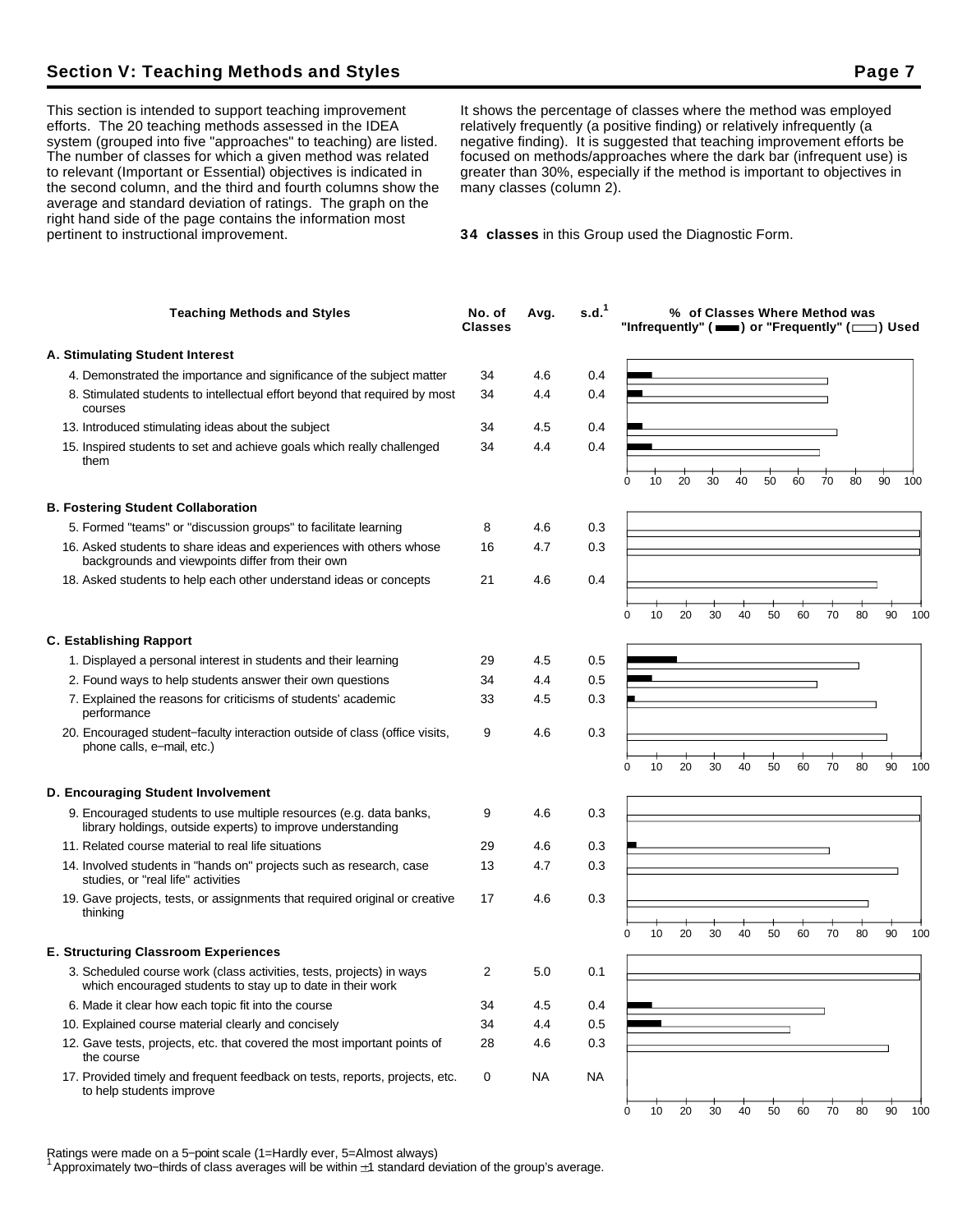**Part A** describes student motivation, work habits, and academic effort, all of which affect student learning. The table gives averages for this Group, your Institution, and the IDEA database. It also shows the percentage of classes with averages below 3.0 and 4.0 or above. Although the information in this section is largely descriptive, it can be used to explore such important questions as:

- Is there a need to make a special effort to improve student motivation and conscientiousness?
- Are these results consistent with expectations?
- Does the percent of classes below 3.0  $\bullet$ or 4.0 or above raise concerns or suggest strengths?

Averages for classes in this report are considered "similar" to the comparison group if they are within  $\pm$  .3 of the Institution or the IDEA average, respectively.

**Part B** provides information about course characteristics. Some of the questions addressed are:

- When compared to the IDEA and Institutional databases is the amount of reading, work other than reading, or difficulty for courses included in this summary report unusual?
- Are these results consistent with expectations?
- Does the percent of classes below 3.0 or 4.0 or above raise concerns or suggest strengths?

Averages for classes in this report are considered "similar" to the comparison group if they are within  $\pm$  .3 of the Institution or the IDEA average, respectively.

#### Part C summarizes students' responses to As a result of taking this course, I have more positive feelings toward this field of study. This item is most meaningful for courses taken by many non−majors.

Some of the questions addressed are:

- Are students developing a respect and appreciation for the discipline?
- Is the average Converted Score above or below 50 (the average for the converted score distribution)?

|  | A. Student Self-ratings |
|--|-------------------------|

| <b>Diagnostic Form (Short Form)</b><br><b>Item Number and Item</b> |                    | Average | $%$ of<br><b>Classes</b><br>Below 3.0 | % of<br><b>Classes</b><br>$4.0$ or<br>Above |
|--------------------------------------------------------------------|--------------------|---------|---------------------------------------|---------------------------------------------|
|                                                                    | This report        | 4.1     | 0%                                    | 71%                                         |
| 36. I had a strong desire to take<br>this course.                  | Institution        | 3.8     | 12%                                   | 45%                                         |
|                                                                    | <b>IDEA System</b> | 3.7     | 16%                                   | 36%                                         |
| 37. I worked harder on this course                                 | This report        | 4.0     | 0%                                    | 56%                                         |
| than on most courses I have                                        | Institution        | 3.8     | 5%                                    | 40%                                         |
| taken.                                                             | <b>IDEA System</b> | 3.6     | 13%                                   | 24%                                         |
|                                                                    | This report        | 3.8     | 9%                                    | 44%                                         |
| 38. I really wanted to take this<br>course from this instructor.   | Institution        | 3.8     | 12%                                   | 41%                                         |
|                                                                    | <b>IDEA System</b> | 3.4     | 27%                                   | 22%                                         |
| 39. (15) I really wanted to take this                              | This report        | 3.8     | 3%                                    | 31%                                         |
| course regardless of who                                           | Institution        | 3.5     | 17%                                   | 22%                                         |
| taught it.                                                         | <b>IDEA System</b> | 3.3     | 25%                                   | 13%                                         |
| 43. (13) As a rule, I put forth more                               | This report        | 4.1     | 0%                                    | 78%                                         |
| effort than other students on                                      | Institution        | 4.0     | 0%                                    | 54%                                         |
| academic work.                                                     | <b>IDEA System</b> | 3.6     | 1%                                    | 15%                                         |

#### **B. Student Ratings of Course Characteristics**

| <b>Diagnostic Form</b><br><b>Item Number and Item</b>    |                    | Average | $%$ of<br><b>Classes</b><br>Below 3.0 | % of<br><b>Classes</b><br>$4.0$ or<br>Above |
|----------------------------------------------------------|--------------------|---------|---------------------------------------|---------------------------------------------|
|                                                          | This report        | 3.5     | 6%                                    | 18%                                         |
| 33. Amount of reading                                    | Institution        | 3.4     | 22%                                   | 21%                                         |
|                                                          | <b>IDEA System</b> | 3.2     | 33%                                   | 15%                                         |
|                                                          | This report        | 3.6     | $0\%$                                 | 15%                                         |
| 34. Amount of work in other<br>(non-reading) assignments | Institution        | 3.6     | 11%                                   | 25%                                         |
|                                                          | <b>IDEA System</b> | 3.4     | 21%                                   | 18%                                         |
|                                                          | This report        | 3.4     | 15%                                   | 3%                                          |
| 35. Difficulty of subject matter                         | Institution        | 3.5     | 12%                                   | 24%                                         |
|                                                          | <b>IDEA System</b> | 3.4     | 20%                                   | 18%                                         |

#### **C. Improved Student Attitude**

40. (16) As a result of taking this course, I have more positive feelings toward this field of study.

|                    | 5-point Scale |          | <b>Converted Score</b><br>(Compared to IDEA) |          |  |  |  |
|--------------------|---------------|----------|----------------------------------------------|----------|--|--|--|
|                    | Raw           | Adjusted | Raw                                          | Adjusted |  |  |  |
| This report        | 4.4           | 4.0      | 60                                           | 53       |  |  |  |
| Institution        | 4.1           | 3.9      |                                              |          |  |  |  |
| <b>IDEA System</b> | 3.9           | 3.9      |                                              |          |  |  |  |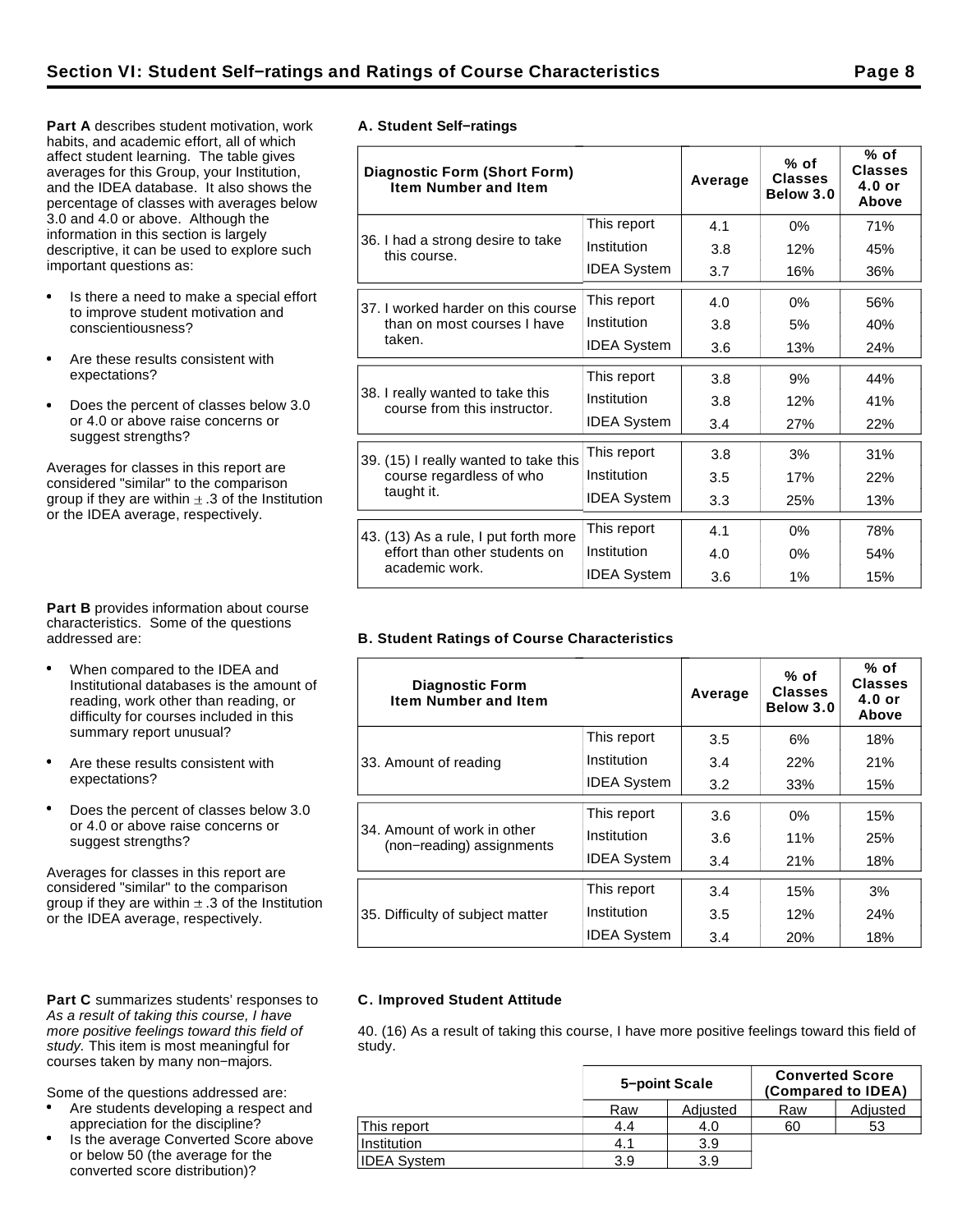#### **A. Primary and Secondary Instructional Approaches**

This table shows the relative frequency of various approaches to instruction. The success of a given approach is dependent on the class objectives, but since students have different learning styles, it is generally desirable that they be exposed to a variety of approaches. Instructors reported this information on the Faculty Information Form.

| <b>Number Rating: 36</b> | Percent indicating instructional approach as: |                  |  |  |
|--------------------------|-----------------------------------------------|------------------|--|--|
|                          | Primary                                       | <b>Secondary</b> |  |  |
| Lecture                  | $0\%$                                         | $0\%$            |  |  |
| Discussion/Recitation    | 0%                                            | 0%               |  |  |
| Seminar                  | 0%                                            | $0\%$            |  |  |
| Skill/Activity           | 0%                                            | $0\%$            |  |  |
| Laboratory               | 0%                                            | 0%               |  |  |
| <b>Field Experience</b>  | $0\%$                                         | 0%               |  |  |
| Studio                   | $0\%$                                         | $0\%$            |  |  |
| Multi-Media              | $0\%$                                         | $0\%$            |  |  |
| Practicum/Clinic         | $0\%$                                         | $0\%$            |  |  |
| Other/Not Indicated      | 100%                                          | 100%             |  |  |

#### **B. Course Emphases**

| This section shows the degree to                                                                                                                                                                                                                                       | <b>Number</b>                  | Percent indicating amount required was: |                 |       |       |
|------------------------------------------------------------------------------------------------------------------------------------------------------------------------------------------------------------------------------------------------------------------------|--------------------------------|-----------------------------------------|-----------------|-------|-------|
| which classes in this area expose<br>students to various kinds of                                                                                                                                                                                                      |                                | Rating                                  | ∥None or Little | Some  | Much  |
| academic activities. Generally,<br>proficiency is related to the amount<br>of exposure. Are we giving students<br>enough opportunity to develop the<br>skills they need after graduation?<br>Instructors reported this information<br>on the Faculty Information Form. | Writina                        |                                         | 0%              | 0%    | 0%    |
|                                                                                                                                                                                                                                                                        | Oral communication             |                                         | 0%              | 0%    | 0%    |
|                                                                                                                                                                                                                                                                        | Computer application           |                                         | $0\%$           | 0%    | 0%    |
|                                                                                                                                                                                                                                                                        | Group work                     |                                         | 0%              | $0\%$ | $0\%$ |
|                                                                                                                                                                                                                                                                        | Mathematical/quantitative work |                                         | 0%              | $0\%$ | 0%    |
|                                                                                                                                                                                                                                                                        | Critical thinking              |                                         | 0%              | 0%    | $0\%$ |
|                                                                                                                                                                                                                                                                        | Creative/artistic/design       |                                         | 0%              | 0%    | 0%    |
|                                                                                                                                                                                                                                                                        | Reading                        |                                         | 0%              | $0\%$ | 0%    |
|                                                                                                                                                                                                                                                                        | Memorization                   |                                         | 0%              | $0\%$ | 0%    |

#### **C. "Circumstances" Impact on Learning**

How instructors regard various factors that may facilitate or impede student learning is shown here. Until research establishes the implications of these ratings, administrators should make their own appraisal of whether or not ratings of student learning were affected by these factors. Instructors reported this information on the Faculty Information Form.

|                                             |                         | Percent indicating impact on learning was: |                                                   |                 |
|---------------------------------------------|-------------------------|--------------------------------------------|---------------------------------------------------|-----------------|
|                                             | <b>Number</b><br>Rating | <b>Negative</b>                            | <b>Neither</b><br>Negative nor<br><b>Positive</b> | <b>Positive</b> |
| Physical facilities/equipment               | 0                       | 0%                                         | 0%                                                | 0%              |
| Experience teaching course                  | 0                       | $0\%$                                      | 0%                                                | 0%              |
| Changes in approach                         | 0                       | 0%                                         | $0\%$                                             | $0\%$           |
| Desire to teach the course                  | 0                       | 0%                                         | $0\%$                                             | $0\%$           |
| Control over course<br>management decisions | 0                       | 0%                                         | 0%                                                | 0%              |
| Student background                          | 0                       | 0%                                         | 0%                                                | $0\%$           |
| Student enthusiasm                          | 0                       | $0\%$                                      | 0%                                                | $0\%$           |
| Student effort to learn                     | 0                       | $0\%$                                      | 0%                                                | 0%              |
| Technical/instructional support             | 0                       | 0%                                         | $0\%$                                             | 0%              |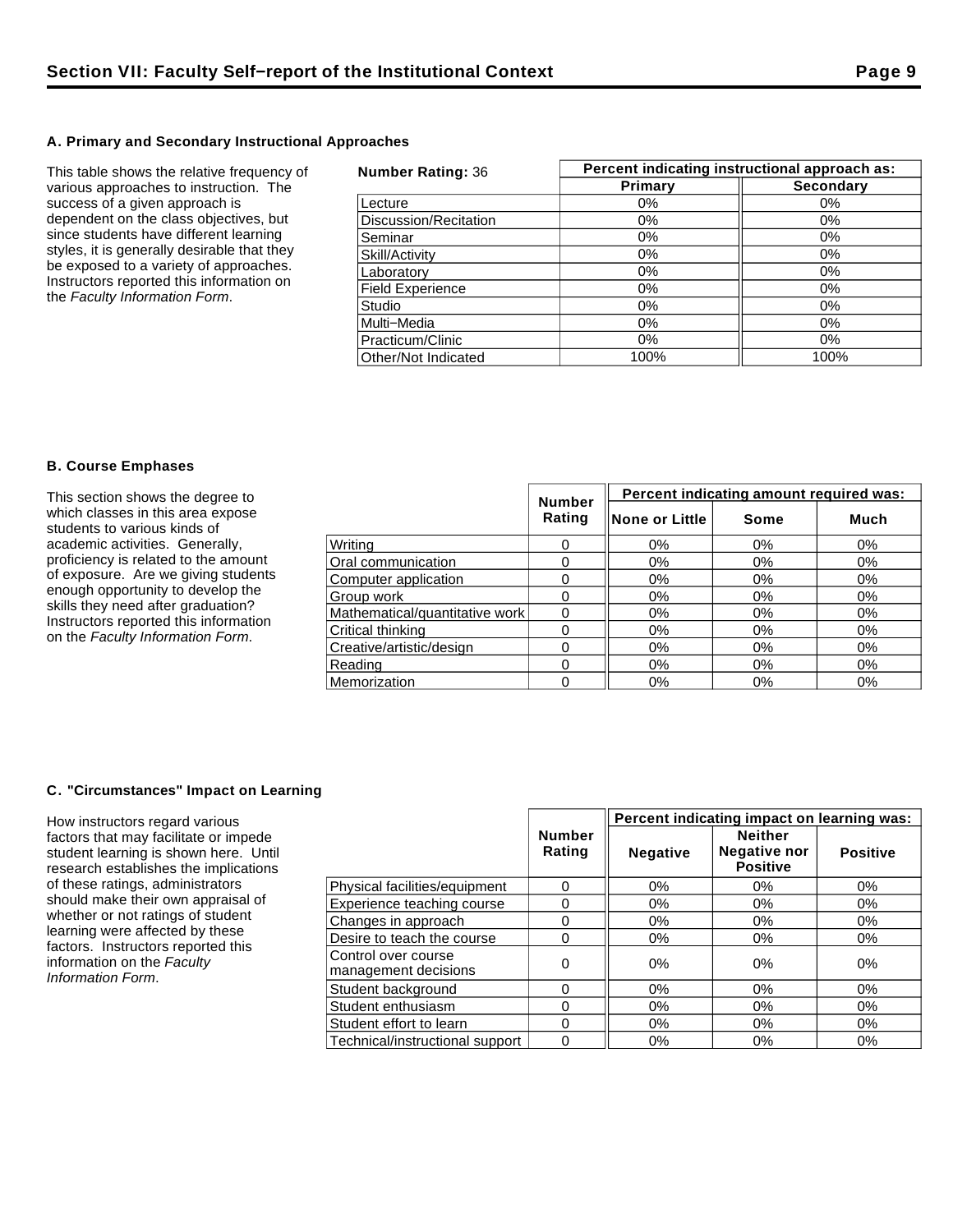This section provides frequencies, average scores, and standard deviations for Additional Questions that were consistent across classes included in this summary report (if requested).

|                           | <b>Number Responding:</b> |                |                |    |     |     |         |                                     |
|---------------------------|---------------------------|----------------|----------------|----|-----|-----|---------|-------------------------------------|
| Question<br><b>Number</b> | Omit                      | 1              | $\mathbf{2}$   | 3  | 4   | 5   | Average | <b>Standard</b><br><b>Deviation</b> |
|                           | 152                       | 3              | 5              | 30 | 90  | 330 | 4.6     | 0.72                                |
| $\mathbf{2}$              | 154                       | 6              | 8              | 30 | 99  | 313 | 4.5     | 0.80                                |
| $\mathbf{3}$              | 156                       | 8              | 13             | 32 | 111 | 290 | 4.5     | 0.88                                |
| 4                         | 155                       | 5              | $\overline{7}$ | 47 | 103 | 293 | 4.5     | 0.83                                |
| $\overline{5}$            | 154                       | 7              | 26             | 38 | 90  | 295 | 4.4     | 0.97                                |
| $\bf 6$                   | 155                       | 7              | 14             | 48 | 101 | 285 | 4.4     | 0.91                                |
| $\overline{7}$            | 155                       | $\overline{7}$ | 9              | 49 | 101 | 289 | 4.4     | 0.88                                |
| 8                         | 158                       | 3              | 6              | 31 | 92  | 320 | 4.6     | 0.73                                |
| 9                         | 156                       | 5              | 15             | 30 | 94  | 310 | 4.5     | 0.84                                |
| 10                        | 156                       | 5              | $\overline{7}$ | 35 | 96  | 311 | 4.5     | 0.79                                |
| 11                        | 574                       | 1              | $\overline{3}$ | 1  | 4   | 27  | 4.5     | 1.08                                |
| 12                        | 574                       | 1              | $\overline{c}$ | 2  | 6   | 25  | 4.4     | 1.03                                |
| 13                        | 574                       | 0              | 3              | 3  | 7   | 23  | 4.4     | 0.96                                |
| 14                        | NA.                       |                |                |    |     |     |         |                                     |
| 15                        | <b>NA</b>                 |                |                |    |     |     |         |                                     |
| 16                        | <b>NA</b>                 |                |                |    |     |     |         |                                     |
| 17                        | 610                       |                |                |    |     |     |         |                                     |
| 18                        | 610                       |                |                |    |     |     |         |                                     |
| 19                        | 610                       |                |                |    |     |     |         |                                     |
| 20                        | 610                       |                |                |    |     |     |         |                                     |

NA = At least one course in this report used an open−ended comment for that question.